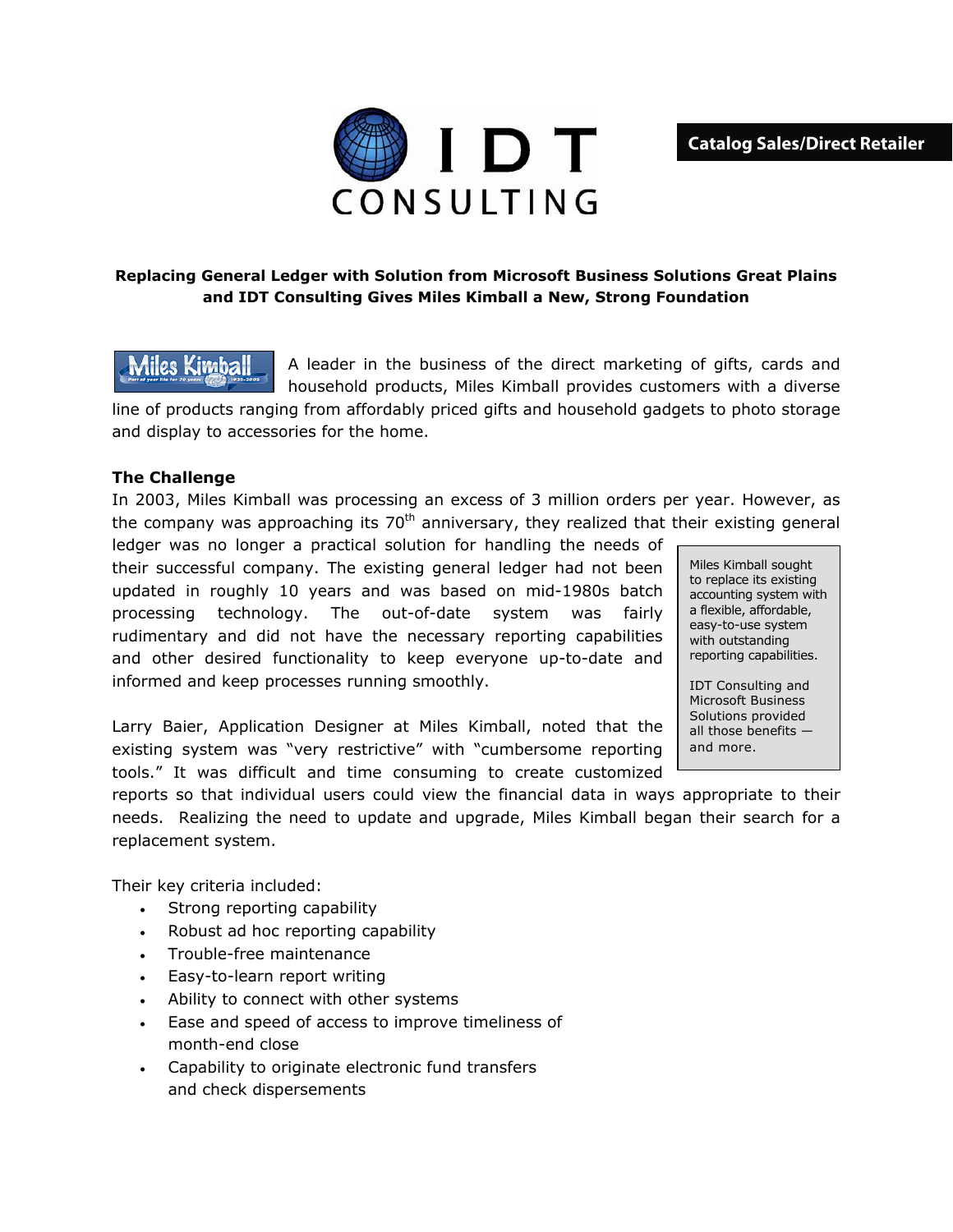## **The Solution**

After reviewing multiple products and vendors, Miles Kimball selected IDT Consulting and Microsoft Business Solutions – Great Plains as the solution that best fit their business and their budget. Confident in Microsoft's commitment to their products and IDT Consulting's dedication to helping companies get real value out of their financial information by implementing solutions that provide access to decision-driving information with powerful financial and process applications, Miles Kimball was confident that they had made the right choice.

That's not to say there weren't some anxieties around the project. Miles Kimball's chief concern was the integration of their new financial software with Ecometry, their commerce solution. However, their apprehension vanished as IDT Consulting began their work. IDT worked with a third party product to complete the complex integration and made sure everything was running smoothly and that Miles Kimball was able to get all the reporting capabilities they needed.

The new Microsoft Great Plains system allows Miles Kimball's 25 users to integrate from Ecometry to process Payables invoices, general ledger entries, and revenue transactions. After these transactions are processed, they are able to process Financial Reporting Extender (FRx) statements and publish to FRx Webport for upper management to review and drill down on their own department's financial statements. Through security on FRx Webport, managers only have the ability to see their department's information. Miles Kimball is also using MICR so they can have their Accounts Payable checks automatically signed when printed.

## **The Results**

Once implemented, Miles Kimball immediately began seeing the results of their new and improved system. Some of the most notable benefits include:

- **80% reduction in month-end close time.** What once was a two week process is now cut to just two days. The automated month-end procedures including producing final financial statements and analysis reports have saved accounting department employees several hours each month. Using the FRx Web Port has improved efficiency of distributing the month-end financial statements to managers in a timely, electronic manner.
- **Increased efficiencies in Accounts Payable and cash management processes.**  "The biggest improvements were in AP and cash management," revealed Baier. "The ability to use different payment methods eliminated a lot of manual work and use of the bank reconciliation tools has improved workflow in cash management." Employees have been given a straightforward, consistent focus for managing accounting data, which has lowered overall administrative costs and has provided tight control over the financial heart of the Miles Kimball organization. Expenses are being managed more effectively with comprehensive vendor information,